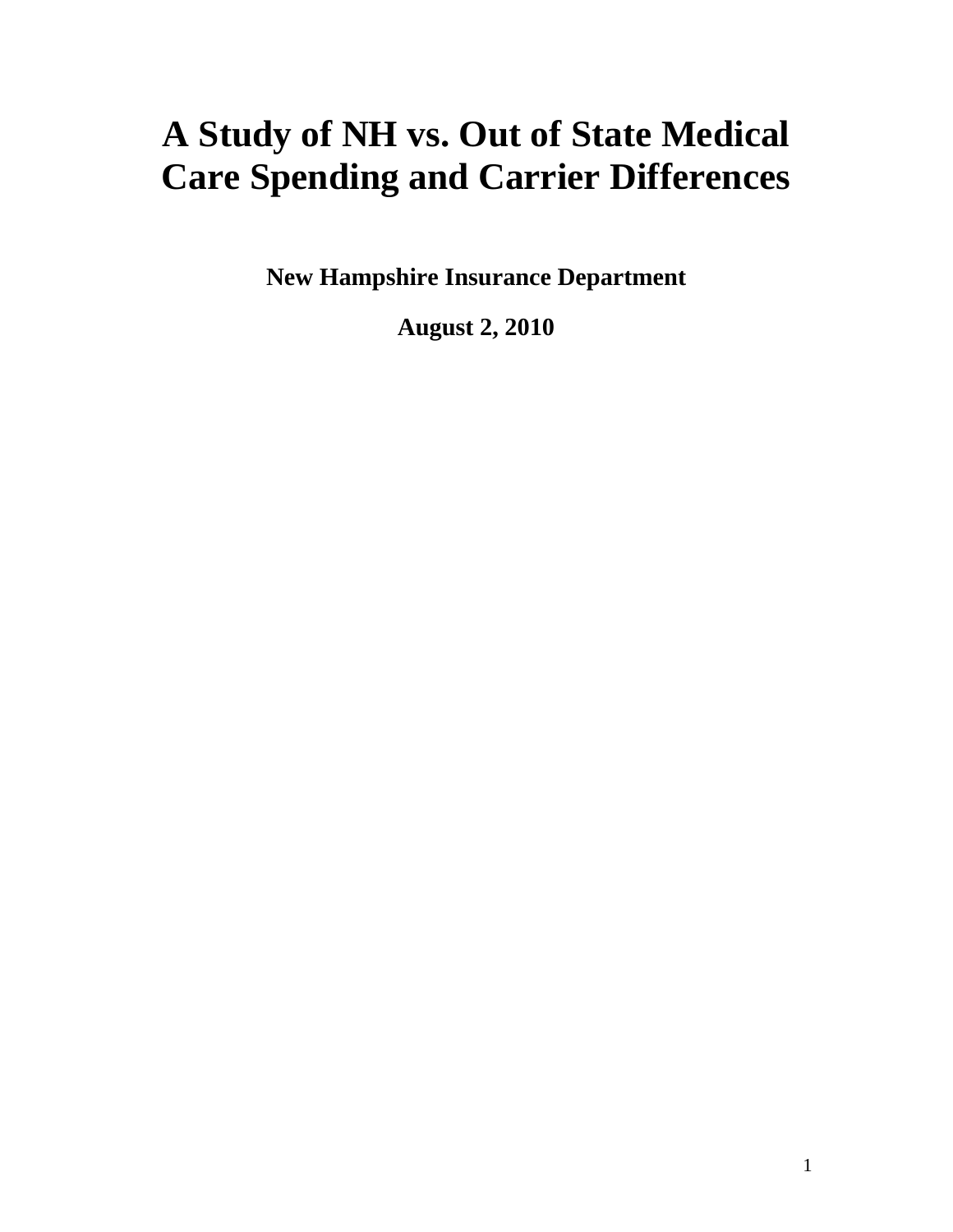#### **Summary of Findings**

Eighty-three percent of medical care dollars paid by commercial health insurance carriers/TPAs and their members to providers stay in New Hampshire (NH). Eleven percent goes to Massachusetts (MA), and another six percent to other states.

According to the diagnosis based risk adjustment system and data used in this study, patients obtaining care in MA are expected to cost thirty percent more per year than average. In many cases, the actual amount is substantially more. Although the results strongly suggest that patients obtaining care in MA are frequently more complex, the study does not attempt to determine whether the same care could have been received in NH, nor does it examine the relative cost for the same procedure between NH and other states.

Most of the major carriers have a similar proportion of members receiving care in NH. The distribution of members receiving care in MA and other states varies between carriers, as does the average cost and health status of the populations.

The negotiated discount from charges that carriers pay for medical care services in NH is frequently less than in MA or other states, and these rates vary extensively among carriers. This suggests that the price of health care would be less outside of NH if the provider charges are similar. The results show that carriers have different claims experience for care received out of state, and that health care received in MA or other states may lead to different financial results for different carriers.

#### **Background**

NH has 26 acute care hospitals, including one tertiary level teaching hospital. Several hospitals offer specialized services, and most types of medical care can be obtained within the state. Due to the geographic distribution of the population, provider networks, referral patterns, and other factors, commercially insured members will obtain care out of state. Although a certain percentage of care is assumed to leave the state, very little information available in the public domain answers this question directly.

#### **Purpose**

The purpose of this study is to quantify the amount of care provided out of state, and make cost and volume comparisons among carriers regarding the care received by their members outside of NH. The calculation of rates is done to facilitate comparisons among carriers and health status is assessed to better understand the differences in populations obtaining care out of state. This study considers both carrier specific payments and health status for patients receiving care inside and outside of NH, with particular emphasis on MA.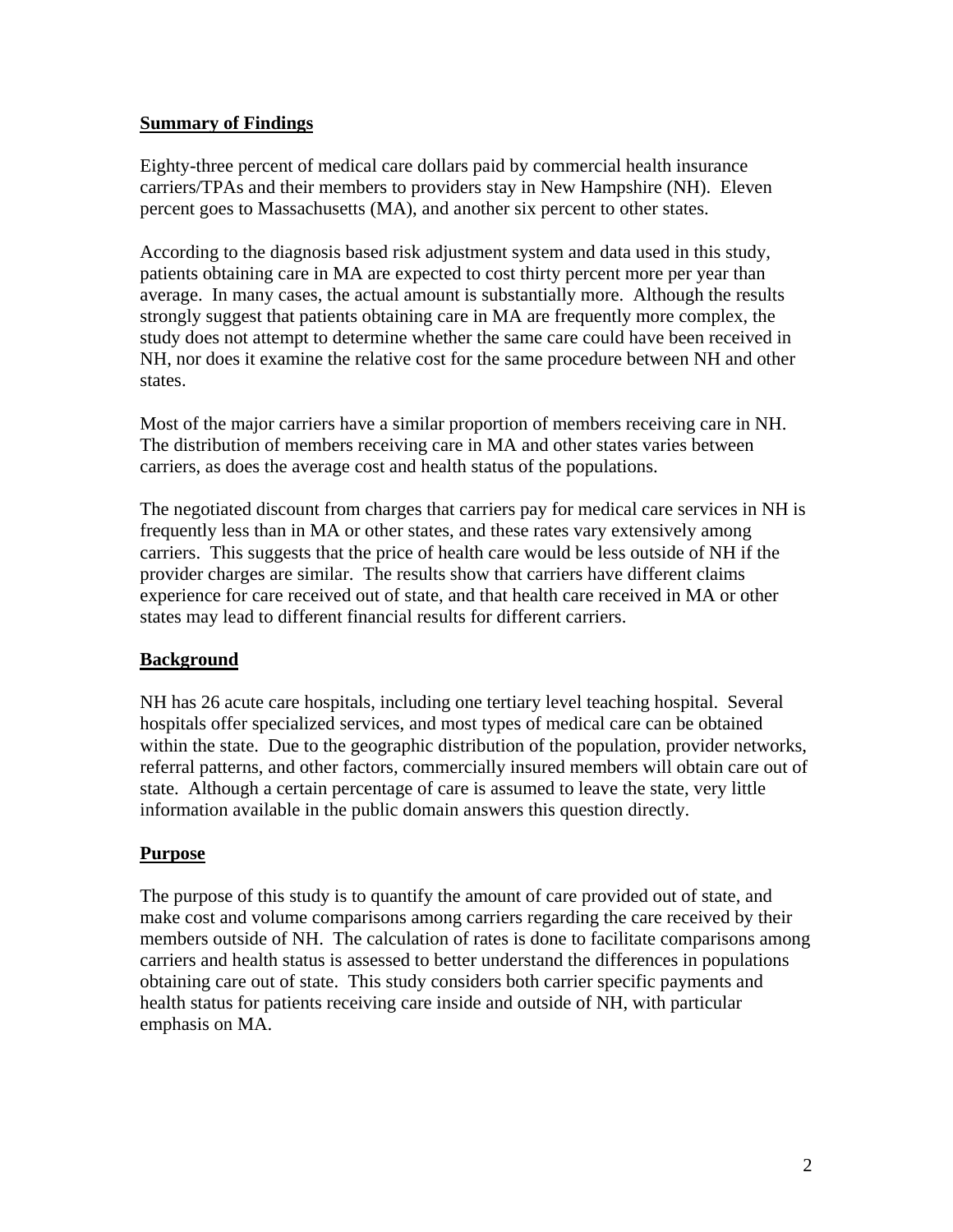#### **Methodology**

Data from the New Hampshire Comprehensive Health Care Information System (NHCHIS) were used for this analysis, based on dates of service during calendar year 2009. Since some of the calculations include both pharmacy data (covered under a prescription benefit) and medical claims, only members with enrollment records in both the medical and pharmacy membership files were used.

Membership numbers in Table F are calculated based on the total number of member months divided by 12. The result is an average membership number for 2009. In tables B and D, membership numbers are used to calculate the percentage of members that are patients. In several cases, the percentage exceeds 100 percent. This is because many patients are only members for part of the year, and can be counted multiple times in the numerator, but not in the denominator. For example, two members enrolled for six months each may be recorded as two patients. However, since they were enrolled for only half the year, they equal one member on an annualized basis. For this reason, the patient percentage of membership calculations should only be used for comparative purposes.

NHCHIS, and this study, include self insured and fully insured members/patients.

In order to gain additional insight about the patients receiving care outside of NH, the populations were compared using the Chronic Illness and Disability Payment System (CDPS). The CDPS is a diagnosis based classification system initially designed so that Medicaid programs could make health based capitated payments for TANF and disabled Medicaid beneficiaries. CDPS is an effective tool for creating a risk score that indicates the difference in expected resources necessary to treat one population versus another. A risk score for population A that is equal to 1.3 vs. a 1.0 for population B shows that the members in population A are expected to cost thirty percent more than those in population B (annually). The risk score is based on the diagnoses made over the period of a year, not during a single encounter.

When the carrier is identified, an average risk score for that carrier can only be compared within that carriers' overall population. So, the risk score for the Harvard Pilgrim Health Care (HPHC) patients receiving care in MA should only be compared to the HPHC patients receiving care in NH and HPHC "Other State" categories. The HPHC average risk score for patients treated in MA cannot be compared to the Anthem average risk score for Anthem patients treated in MA, because the Anthem risk score is exclusively based on the risk of Anthem's patients.

The carrier name is identified for Anthem-NH, HPHC, Cigna (includes Connecticut General Life Insurance), MVP Health Plan, United Healthcare, and Aetna. All other insurance companies are grouped together under "All Other Insurance." In most cases, carrier data is combined so that the product line (e.g. HMO, PPO) is not identified separately.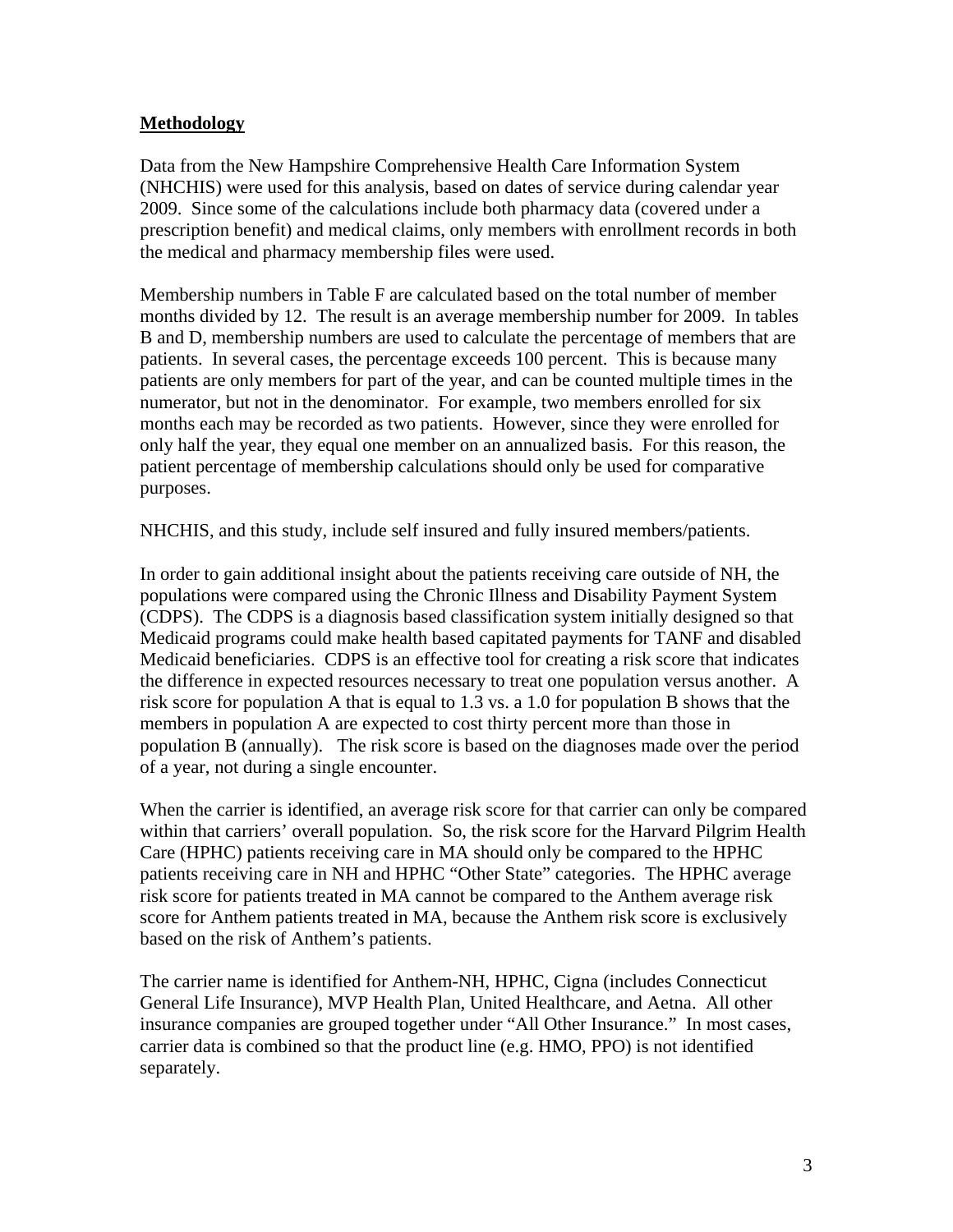Rates are calculated so that comparisons can be made between carriers and states. Because patients often receive medical care in more than one state, the same patient is frequently included in multiple state categories. When costs are separated between states (Table B), caution must be exercised to avoid making comparisons between carriers that are based on incomplete data.

Total "allowed" dollars are used. Allowed dollars equal the amount contractually agreed to in payments between the health insurance carrier and the provider. These payments include patient liabilities such as the deductible and coinsurance. Most dollar amounts shown in the tables are for medical claims only, not prescription drug claims, as the location for obtaining prescription medications is less relevant to the study. The results in Table D include prescription drug costs.

Table C includes results based on encounters. An encounter represents a distinct patient encounter with a provider (or providers) in a particular state category, on a single date. If multiple providers in the same state category are seen by the same patient on the same day, one encounter is recorded.

Table D includes results based on claimants. A claimant is a covered member who incurred a medical claim during calendar year 2009. The dollars associated with claimants include both medical and prescription drug costs over the calendar year. The total dollars associated with a particular claimant are averaged with all other claimants in a state category. If the claimant received care from different medical providers in multiple state categories, the claimant's total claims cost for care received in both states is averaged with all other claimants in the state category for each of the state categories the member is eligible for. If a member incurred a pharmacy claim, but no medical claim, they are excluded from the calculations.

Table D includes two additional columns with only patients who did not have total claims for the year exceeding \$200,000. Patients that exceed this threshold are removed from the calculations. These additional columns are included to show the results when potential "outlier" patients are removed.

Table E shows the discount from charges carriers receive for services provided by medical care providers in the state categories. The discount from charges is calculated by summarizing all charges and all allowed dollars, and calculating the difference as a percent of charges. Since total dollars are used, the rates are weighted by the volume of care provided by the largest providers. For a more in depth study and discussion of discount rates and the methodology, please see the NHID report titled: *Payments to Providers: an inside look at carrier discounts*.

Only members living in NH are included in the analysis.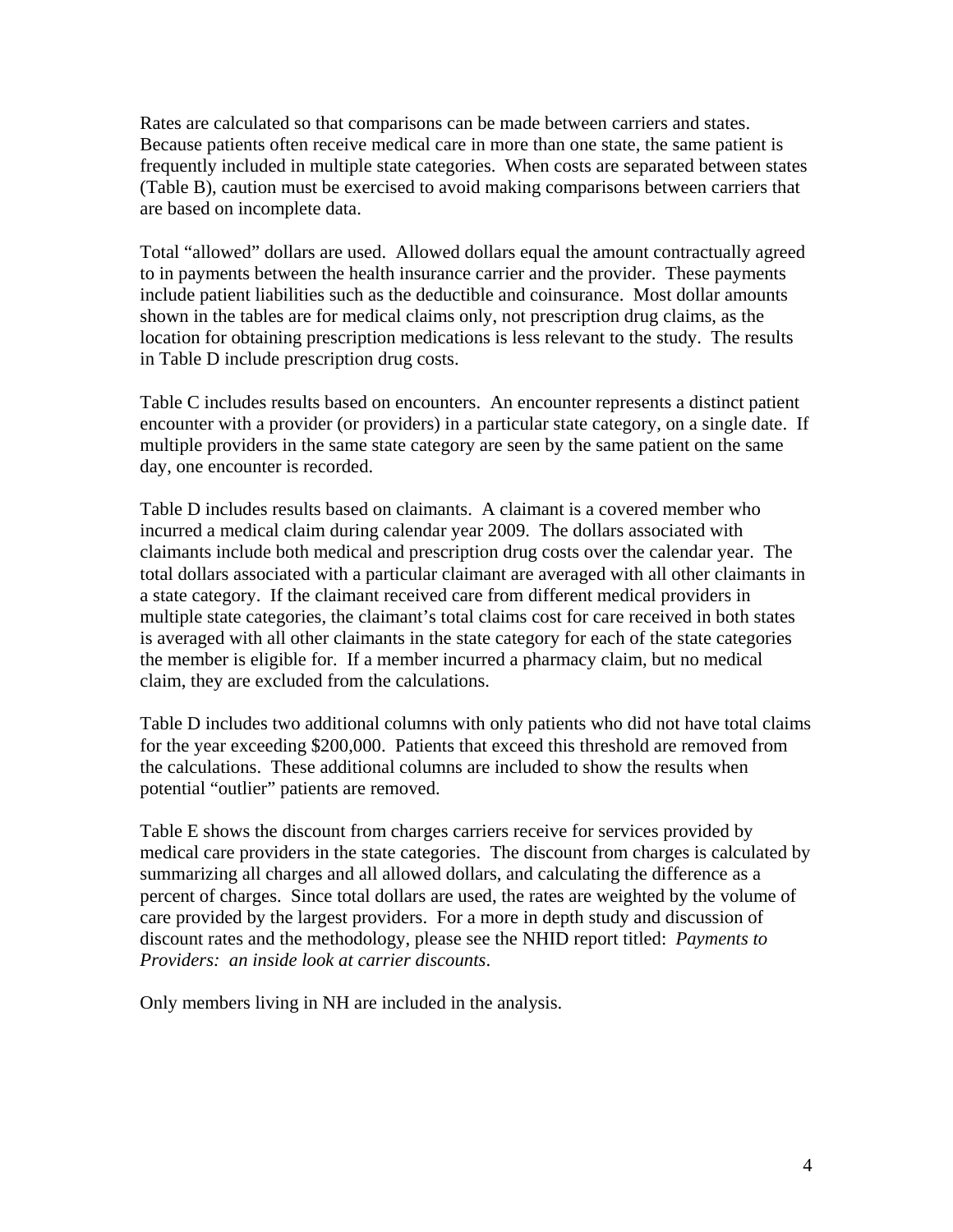#### **Detailed Findings**

|--|

| <b>Location of Care Provided</b> | <b>Total Allowed Payments*</b> | <b>Percent of</b><br><b>Payments</b> | <b>Average Risk</b><br><b>Score</b> |
|----------------------------------|--------------------------------|--------------------------------------|-------------------------------------|
| МA                               | \$138,464,969                  | 11%                                  | 1.30                                |
| <b>NH</b>                        | \$1,052,530,810                | 83%                                  | 0.90                                |
| <b>Other State</b>               | \$75,623,414                   | 6%                                   | 1.19                                |
| Total                            | \$1,266,619,192                | 100%                                 | 1.00                                |

\*Due to the selection of members, the total payments in the study do not represent all claims payments on behalf of NH policyholders in the NHCHIS.

The total payments made to MA providers are eleven percent of the total payments to all providers. Another 83 percent of payments stay in NH. Across all carriers, the patients receiving care in MA are expected to be on average thirty percent more resource intensive, or "sicker" than the average patient. This means we expect the average person who has received care in MA will cost thirty percent more over the period of a year. Likewise, patients included under the NH state category are on average ten percent less resource intensive than the average overall. Patients receiving care in other states have a much higher risk score than for those in NH, but less than for those in the MA category.

Total allowed payments are specific to providers in the corresponding state category, but each patient receives one risk score and the patient risk score may be averaged in multiple state categories.

These findings suggest that patients receiving care in MA or other states have medical conditions that are more complex and/or the patients have more comorbidities than average.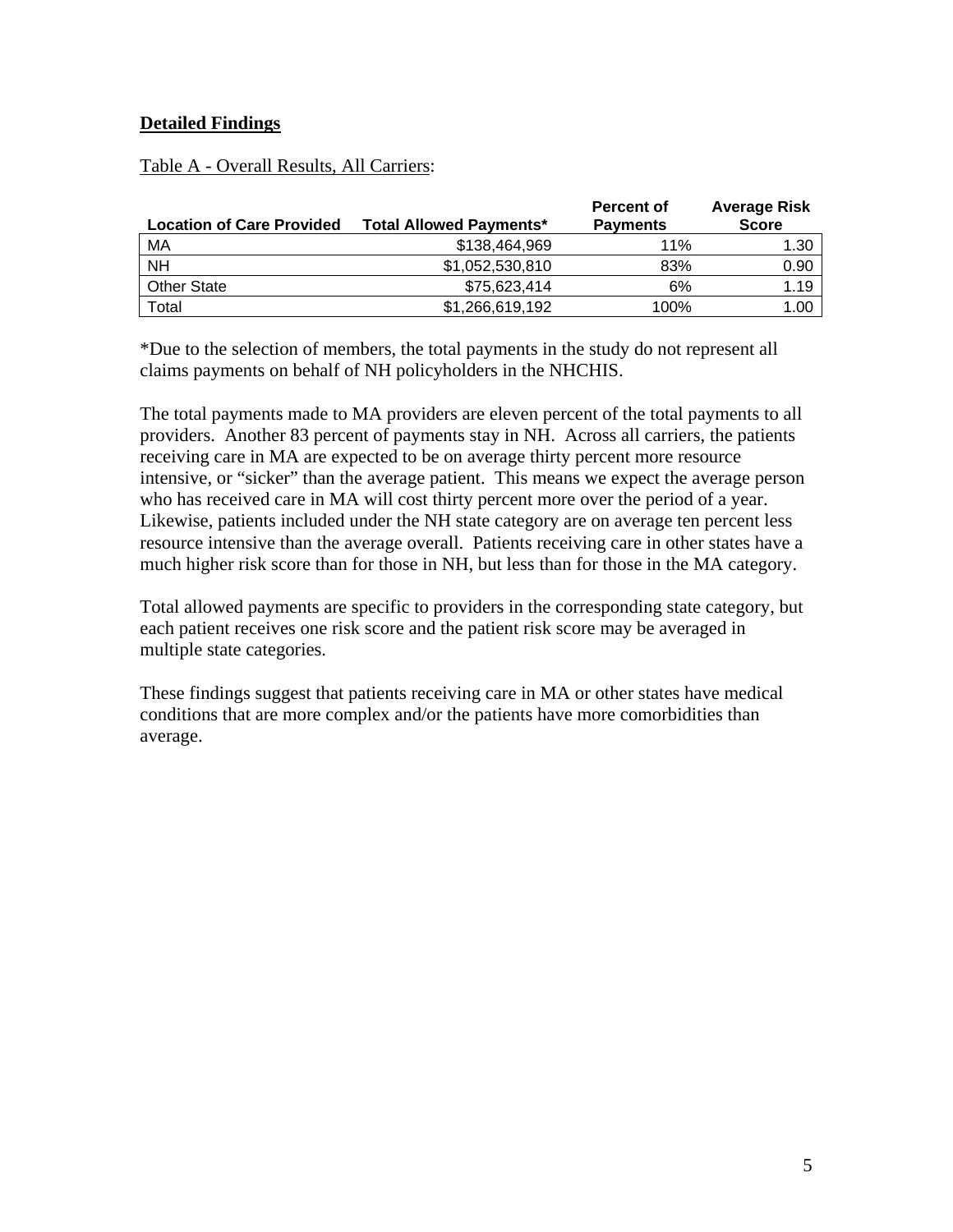| <b>Health Insurance</b><br>Carrier | <b>Location of</b><br>Care<br>Provided | Average<br>Membership | Patients*§ | Patients as a<br><b>Percent of</b><br>Membership§ | <b>Percent of</b><br><b>Allowed</b><br><b>Dollars</b> | <b>Payments</b><br>per Patient | Average<br><b>Risk</b><br><b>Score¥</b> |
|------------------------------------|----------------------------------------|-----------------------|------------|---------------------------------------------------|-------------------------------------------------------|--------------------------------|-----------------------------------------|
|                                    | MA                                     |                       | 23,561     | 15%                                               | 10%                                                   | \$2,472                        | 1.30                                    |
| Anthem - NH                        | <b>NH</b>                              | 161,556               | 166,260    | 103%                                              | 85%                                                   | \$3,047                        | 0.91                                    |
|                                    | Other                                  |                       | 38,663     | 24%                                               | 5%                                                    | \$838                          | 1.21                                    |
| <b>Totals/Overall</b><br>Average   |                                        |                       |            |                                                   |                                                       | \$2,614                        | 1.00                                    |
|                                    |                                        |                       |            |                                                   |                                                       |                                |                                         |
|                                    | МA                                     |                       | 19,552     | 20%                                               | 12%                                                   | \$2,053                        | 1.32                                    |
| <b>HPHC</b>                        | <b>NH</b>                              | 95,662                | 96,064     | 100%                                              | 84%                                                   | \$2,949                        | 0.90                                    |
|                                    | Other                                  |                       | 15,096     | 16%                                               | 5%                                                    | \$1,011                        | 1.24                                    |
| <b>Totals/Overall</b><br>Average   |                                        |                       |            |                                                   |                                                       | \$2,591                        | 1.00                                    |
|                                    |                                        |                       |            |                                                   |                                                       |                                |                                         |
|                                    | MA                                     |                       | 13,667     | 30%                                               | 12%                                                   | \$1,525                        | 1.23                                    |
| <b>CIGNA</b>                       | <b>NH</b>                              | 45,560                | 46,630     | 102%                                              | 77%                                                   | \$2,919                        | 0.87                                    |
|                                    | Other                                  |                       | 25,334     | 56%                                               | 11%                                                   | \$743                          | 1.12                                    |
| <b>Totals/Overall</b><br>Average   |                                        |                       |            |                                                   |                                                       | \$2,053                        | 1.00                                    |
|                                    |                                        |                       |            |                                                   |                                                       |                                |                                         |
|                                    | МA                                     |                       | 3,512      | 17%                                               | 11%                                                   | \$4,343                        | 1.35                                    |
| <b>MVP</b>                         | <b>NH</b>                              | 20,860                | 21,114     | 101%                                              | 84%                                                   | \$5,382                        | 0.89                                    |
|                                    | Other                                  |                       | 3,704      | 18%                                               | 5%                                                    | \$1,870                        | 1.29                                    |
| Totals                             |                                        |                       |            |                                                   |                                                       | \$4,794                        | 1.00                                    |
|                                    |                                        |                       |            |                                                   |                                                       |                                |                                         |
|                                    | MA                                     |                       | 66         | 30%                                               | 36%                                                   | \$4,219                        | 1.37                                    |
| <b>United Healthcare</b>           | <b>NH</b>                              | 217                   | 220        | 101%                                              | 60%                                                   | \$2,098                        | 0.86                                    |
|                                    | Other                                  |                       | 62         | 29%                                               | 4%                                                    | \$465                          | 1.12                                    |
| <b>Totals/Overall</b><br>Average   |                                        |                       |            |                                                   |                                                       | \$2,209                        | 1.00                                    |
|                                    |                                        |                       |            |                                                   |                                                       |                                |                                         |
|                                    | МA                                     |                       | 94         | 23%                                               | 9%                                                    | \$2,273                        | 1.08                                    |
| Aetna                              | <b>NH</b>                              | 404                   | 354        | 88%                                               | 84%                                                   | \$5,528                        | 0.83                                    |
|                                    | Other                                  |                       | 56         | 14%                                               | 7%                                                    | \$2,840                        | 1.92                                    |
| <b>Totals/Overall</b><br>Average   |                                        |                       |            |                                                   |                                                       | \$4,622                        | 1.00                                    |
|                                    |                                        |                       |            |                                                   |                                                       |                                |                                         |
|                                    | MA                                     |                       | 818        | 10%                                               | 22%                                                   | \$4,267                        | 1.15                                    |
| All Other Insurance                | <b>NH</b>                              | 8,578                 | 2,462      | 29%                                               | 65%                                                   | \$4,234                        | 0.88                                    |
|                                    | Other                                  |                       | 1,000      | 12%                                               | 13%                                                   | \$2,038                        | 1.17                                    |
| <b>Totals/Overall</b><br>Average   |                                        |                       |            |                                                   |                                                       | \$3,727                        | 1.00                                    |

### Table B - Carrier Specific Patient Distributions:

\*The same patient may receive care from providers in multiple states and be counted under multiple rows.

**§**Distinct patients may be insured for only part of the year, while the average membership reflects the average number of members insured for the whole year. For this reason, the number of patients may exceed the average number of members insured.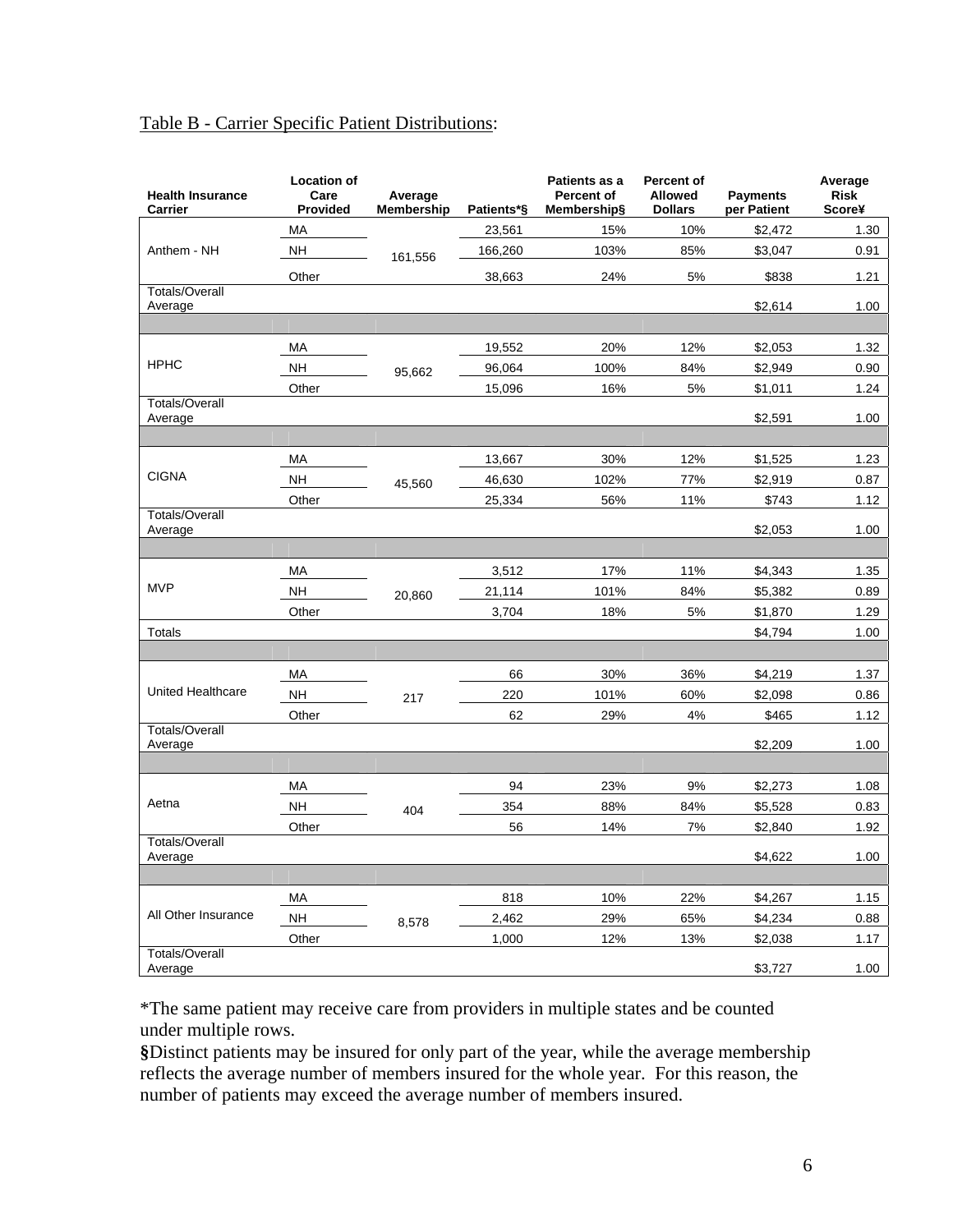**¥**The risk score in this study can only be used to compare the relative resource needs for populations specific to a carrier across state categories, it cannot be used to compare one carrier's population to another.

#### Table B Observations:

- Most carriers have about the same portion of members receiving care in NH.
	- o Aetna, and particularly All Other Insurance are the anomalies. This may be due to a greater share of individual policies or other market differences.
- Comparing the two largest carriers, Anthem and HPHC, both with a similar percent of members receiving care in NH:
	- o Percent of dollars paid to NH providers are about the same.
	- o Percent of HPHC patients to MA providers is 33 percent greater than Anthem.
	- o Percent of HPHC dollars to MA providers is twenty percent greater than Anthem.
	- o HPHC MA payments per patient are 17 percent less than for Anthem, while NH payments per patient are almost equal.
	- o Percentage of patients seen in Other states is fifty percent greater for Anthem, while the percent of allowed dollars are similar, and payments per patient are 17 percent less for Anthem.
- Among the major carriers, Cigna has a smallest percentage of allowed dollars to providers in NH, approximately nine percent less for Cigna.
	- o The Cigna percent of members to MA providers is similar to United Healthcare, and these two carriers have double the rate of Anthem.
	- o Cigna is similar to HPHC and Anthem for the percent of total allowed dollars paid to MA providers, but Cigna payments per patient to MA providers are 26 percent less than HPHC and 38 percent less than Anthem.
	- o Compared to the other major carriers, there is a smaller difference in the health status of Cigna patients who receive care in MA vs. NH.
- Variability among all rates is very high for services to providers outside of NH and MA.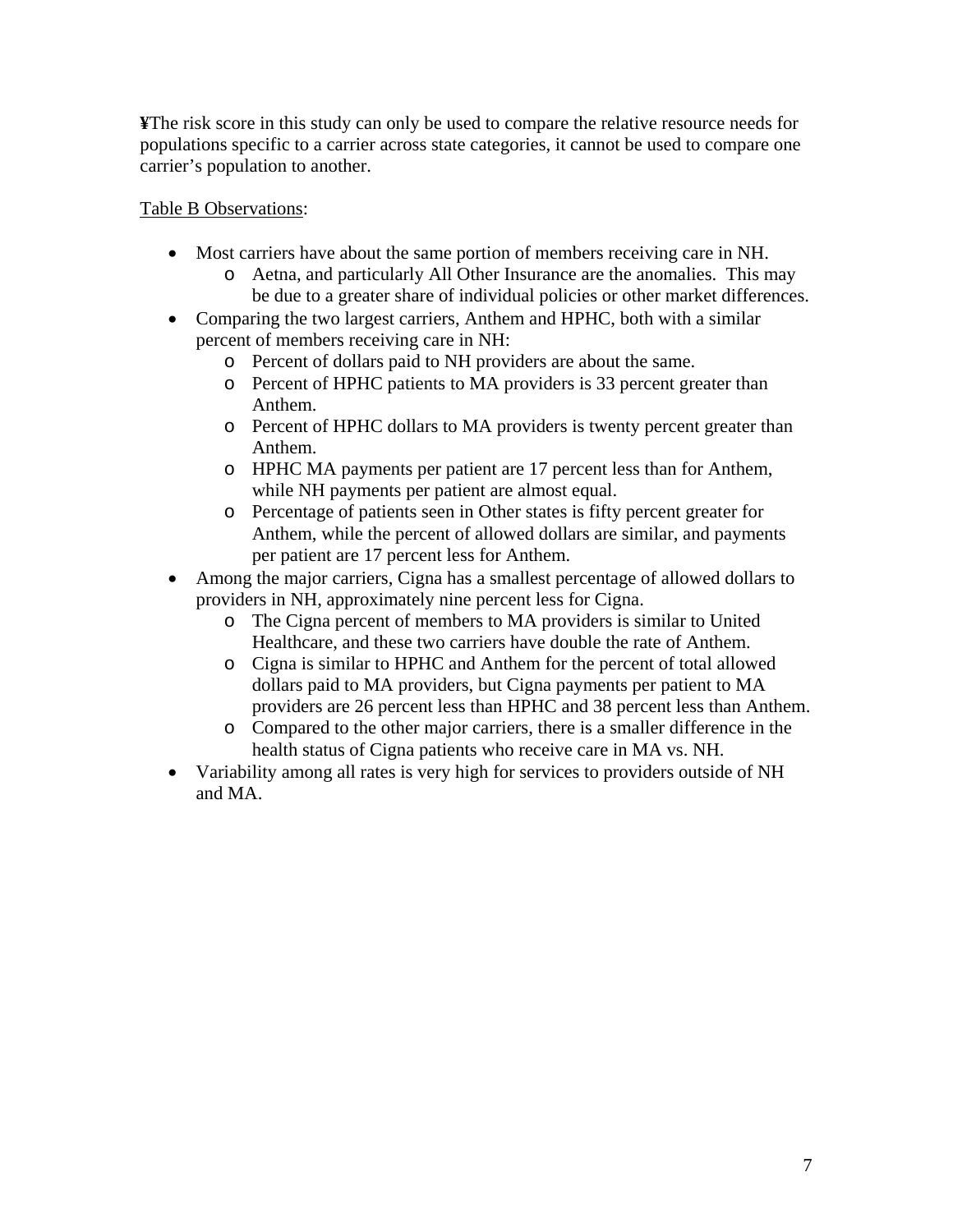## Table C – Carrier Specific Encounter Results

|                                 |                 |             |                   | <b>Allowed</b>   |               |
|---------------------------------|-----------------|-------------|-------------------|------------------|---------------|
|                                 | Location        |             |                   | <b>Payments</b>  | Average       |
|                                 | of Care         |             | <b>Percent of</b> | per              | <b>Risk</b>   |
| <b>Health Insurance Carrier</b> | <b>Provided</b> | Encounters* | <b>Encounters</b> | <b>Encounter</b> | <b>Score¥</b> |
|                                 | MA              | 69,803      | 5%                | \$834            | 1.30          |
| Anthem - NH                     | <b>NH</b>       | 1,250,179   | 88%               | \$405            | 0.91          |
|                                 | Other           | 97,475      | 7%                | \$332            | 1.21          |
| <b>Totals/Overall Average</b>   |                 | 1,417,457   |                   | \$421            | 1.00          |
|                                 |                 |             |                   |                  |               |
|                                 | MA              | 57,825      | 7%                | \$694            | 1.32          |
| <b>HPHC</b>                     | <b>NH</b>       | 682,872     | 88%               | \$415            | 0.90          |
|                                 | Other           | 37,836      | 5%                | \$403            | 1.24          |
| <b>Totals/Overall Average</b>   |                 | 778,533     |                   | \$435            | 1.00          |
|                                 |                 |             |                   |                  |               |
|                                 | MA              | 35,383      | 8%                | \$589            | 1.23          |
| <b>CIGNA</b>                    | <b>NH</b>       | 321,515     | 76%               | \$423            | 0.87          |
|                                 | Other           | 65,461      | 15%               | \$288            | 1.12          |
| <b>Totals/Overall Average</b>   |                 | 422,359     |                   | \$416            | 1.00          |
|                                 |                 |             |                   |                  |               |
|                                 | MA              | 9,772       | 6%                | \$1,561          | 1.35          |
| <b>MVP</b>                      | <b>NH</b>       | 134,751     | 88%               | \$843            | 0.89          |
|                                 | Other           | 8,038       | 5%                | \$862            | 1.29          |
| <b>Totals</b>                   |                 | 152,561     |                   | \$890            | 1.00          |
|                                 |                 |             |                   |                  |               |
|                                 | MA              | 279         | 17%               | \$998            | 1.37          |
| United Healthcare               | <b>NH</b>       | 1,203       | 74%               | \$384            | 0.86          |
|                                 | Other           | 141         | 9%                | \$205            | 1.12          |
| <b>Totals/Overall Average</b>   |                 | 1,623       |                   | \$474            | 1.00          |
|                                 |                 |             |                   |                  |               |
|                                 | MA              | 402         | 11%               | \$532            | 1.08          |
| Aetna                           | <b>NH</b>       | 3,044       | 85%               | \$643            | 0.83          |
|                                 | Other           | 150         | 4%                | \$1,060          | 1.92          |
| <b>Totals/Overall Average</b>   |                 | 3,596       |                   | \$648            | 1.00          |
|                                 |                 |             |                   |                  |               |
|                                 | MA              | 2,813       | 13%               | \$1,241          | 1.15          |
| All Other Insurance             | <b>NH</b>       | 15,405      | 73%               | \$677            | 0.88          |
|                                 |                 |             |                   | \$718            |               |
|                                 | Other           | 2,839       | 13%               |                  | 1.17          |
| <b>Totals/Overall Average</b>   |                 | 21,057      |                   | \$758            | 1.00          |

\*An encounter represents a distinct patient encounter with a provider (or providers) in a particular state category, on a single date.

**¥**The risk score in this study can only be used to compare the relative resource needs for populations specific to a carrier across state categories, it cannot be used to compare one carrier's population to another.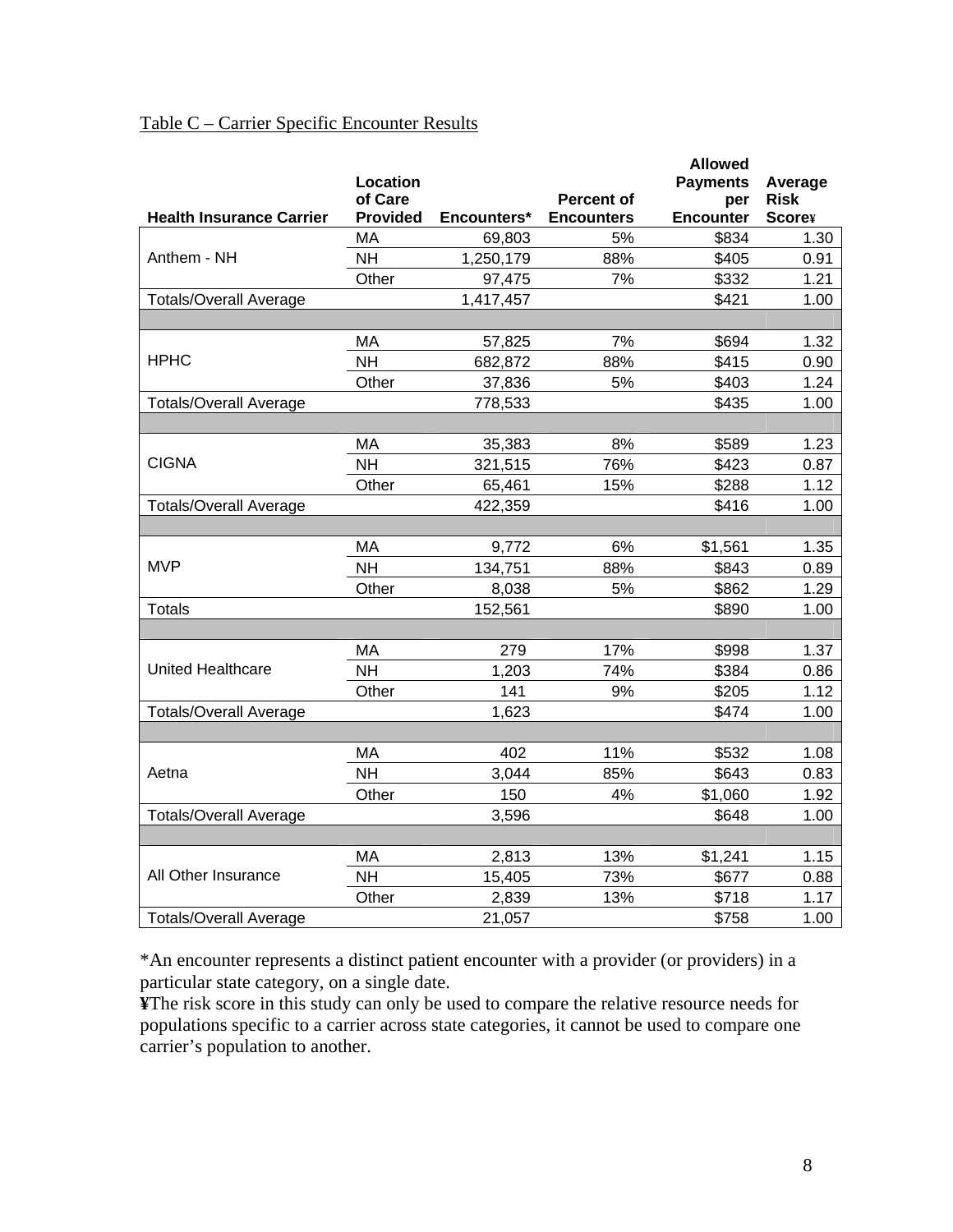#### Table C Observations:

- The distribution of patient-provider encounters is heavier toward care provided in NH than in the Table B, but with similar differences among carriers
- Anthem, HPHC, and MVP have an equal number and strong majority of patientprovider encounters in NH
	- o Relatively minor differences in the MA percent of patient-provider encounters exist among these carriers
- The allowed amounts per encounter often reflect the ranking of the risk score when comparing NH to MA (within carrier comparison), but this is not the case when the allowed amount is compared between NH and all other states.
	- o The allowed dollars per encounter for services outside NH or MA are lowest among Anthem, HPHC, and Cigna, but the risk scores suggest that the patients receiving care outside NH and MA on average have a higher risk score than those receiving care in NH
	- o The relative risk scores for MVP, United, Aetna, and "all other insurance" for members treated outside of NH or MA is consistent with those for Anthem, HPHC and Cigna, but the average allowed per encounter is higher than for encounters in NH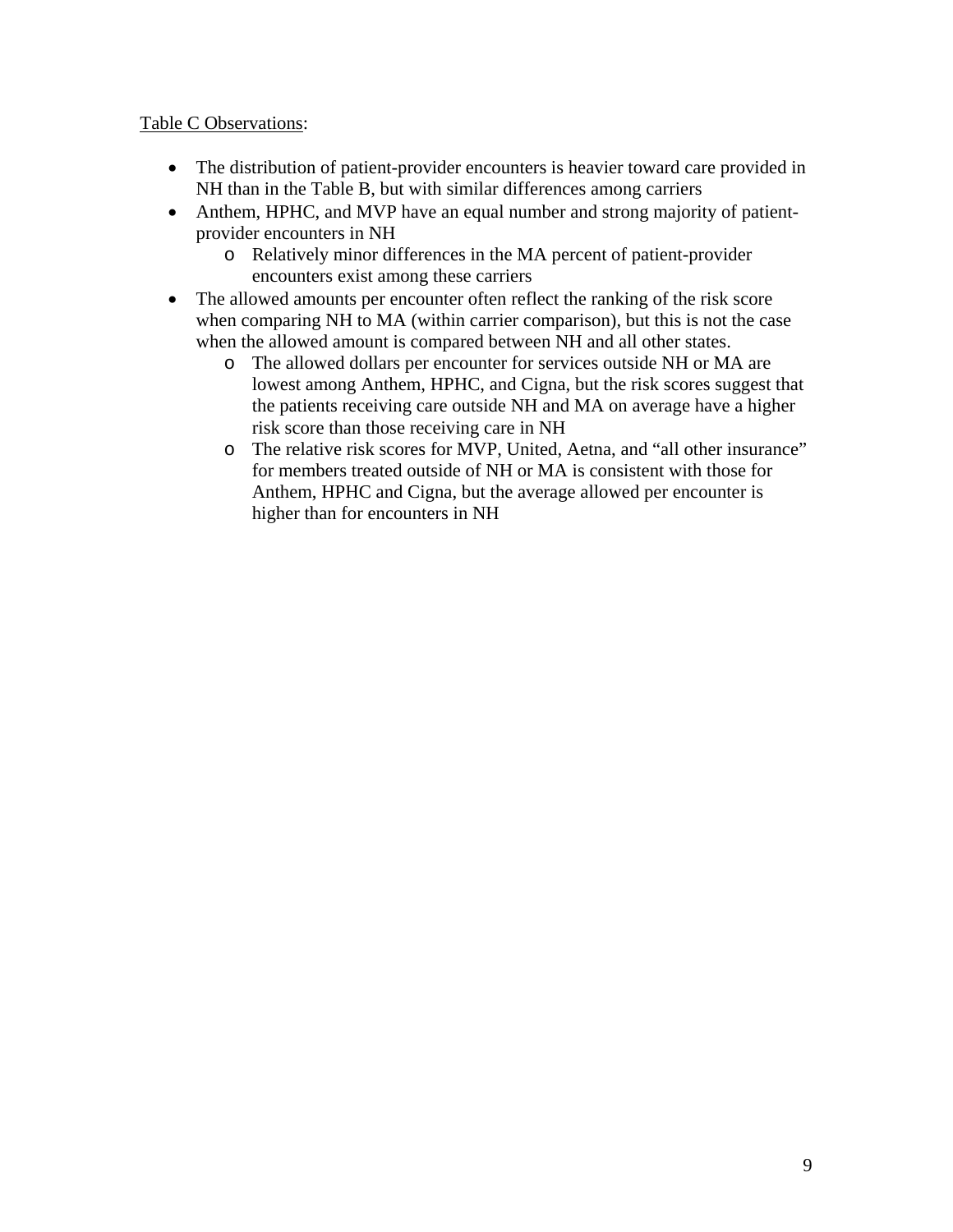| <b>Health Insurance</b><br>Carrier | <b>Location of</b><br>Care<br><b>Provided</b> | Patients*§ | Patients as a<br>Percent of<br>Membership§ | <b>Allowed</b><br><b>Payments</b><br>per Claimant | <b>Claimants</b><br><\$200k | <b>Allowed</b><br>Payments per<br>Claimant <\$200k | Average<br><b>Risk</b><br>Score¥ |
|------------------------------------|-----------------------------------------------|------------|--------------------------------------------|---------------------------------------------------|-----------------------------|----------------------------------------------------|----------------------------------|
|                                    | МA                                            | 23,561     | 15%                                        | \$8,663                                           | 23,493                      | \$7,751                                            | 1.30                             |
| Anthem - NH                        | <b>NH</b>                                     | 166,260    | 103%                                       | \$4,391                                           | 166,142                     | \$4,162                                            | 0.91                             |
|                                    | Other                                         | 38,663     | 24%                                        | \$7,068                                           | 38,595                      | \$6,485                                            | 1.21                             |
| <b>Totals/Overall</b><br>Average   |                                               |            |                                            | \$5,285                                           | 228,230                     | \$4,924                                            | 1.00                             |
|                                    |                                               |            |                                            |                                                   |                             |                                                    |                                  |
|                                    | МA                                            | 19,552     | 20%                                        | \$9,216                                           | 19,494                      | \$8,297                                            | 1.32                             |
| <b>HPHC</b>                        | <b>NH</b>                                     | 96,064     | 100%                                       | \$4,437                                           | 96,001                      | \$4,237                                            | 0.90                             |
|                                    | Other                                         | 15,096     | 16%                                        | \$8,706                                           | 15,062                      | \$7,977                                            | 1.24                             |
| <b>Totals/Overall</b><br>Average   |                                               | 130,712    |                                            | \$5,645                                           | 130,557                     | \$5,274                                            | 1.00                             |
|                                    |                                               |            |                                            |                                                   |                             |                                                    |                                  |
| <b>CIGNA</b>                       | МA                                            | 13,667     | 30%                                        | \$9,391                                           | 13,623                      | \$8,450                                            | 1.23                             |
|                                    | <b>NH</b>                                     | 46,630     | 102%                                       | \$5,044                                           | 46,584                      | \$4,744                                            | 0.87                             |
| <b>Totals/Overall</b>              | Other                                         | 25,334     | 56%                                        | \$6,935                                           | 25,290                      | \$6,401                                            | 1.12                             |
| Average                            |                                               | 85,631     |                                            | \$6,297                                           | 85,497                      | \$5,824                                            | 1.00                             |
|                                    | МA                                            | 3,512      | 17%                                        | \$14,599                                          | 3,478                       | \$11,467                                           | 1.35                             |
| <b>MVP</b>                         | <b>NH</b>                                     | 21,114     | 101%                                       | \$7,039                                           | 21,062                      | \$6,259                                            | 0.89                             |
|                                    | Other                                         | 3,704      | 18%                                        | \$14,748                                          | 3,673                       | \$12,124                                           | 1.29                             |
| <b>Totals/Overall</b><br>Average   |                                               | 28,330     |                                            | \$8,984                                           | 28,213                      | \$7,665                                            | 1.00                             |
|                                    |                                               |            |                                            |                                                   |                             |                                                    |                                  |
|                                    | MA                                            | 66         | 30%                                        | \$8,359                                           | 66                          | \$8,359                                            | 1.37                             |
| United Healthcare                  | <b>NH</b>                                     | 220        | 101%                                       | \$4,000                                           | 220                         | \$4,000                                            | 0.86                             |
|                                    | Other                                         | 62         | 29%                                        | \$7,627                                           | 62                          | \$7,627                                            | 1.12                             |
| <b>Totals/Overall</b><br>Average   |                                               | 348        |                                            | \$5,473                                           | 348                         | \$5,473                                            | 1.00                             |
|                                    |                                               |            |                                            |                                                   |                             |                                                    |                                  |
|                                    | MA                                            | 94         | 23%                                        | \$14,333                                          | 93                          | \$7,955                                            | 1.08                             |
| Aetna                              | <b>NH</b>                                     | 354        | 88%                                        | \$7,598                                           | 353                         | \$5,898                                            | 0.83                             |
|                                    | Other                                         | 56         | 14%                                        | \$26,454                                          | 55                          | \$15,890                                           | 1.92                             |
| <b>Totals/Overall</b><br>Average   |                                               | 504        |                                            | \$10,949                                          | 501                         | \$7,377                                            | 1.00                             |
|                                    |                                               |            |                                            |                                                   |                             |                                                    |                                  |
|                                    | MA                                            | 818        | 10%                                        | \$13,970                                          | 813                         | \$12,544                                           | 1.15                             |
| All Other Insurance                | <b>NH</b>                                     | 2,462      | 29%                                        | \$7,705                                           | 2,454                       | \$6,887                                            | 0.88                             |
| <b>Totals/Overall</b>              | Other                                         | 1,000      | 12%                                        | \$11,655                                          | 993                         | \$9,869                                            | 1.17                             |
| Average                            |                                               | 4,280      |                                            | \$9,826                                           | 4,260                       | \$8,662                                            | 1.00                             |

# Table D – Carrier Specific Claimant Results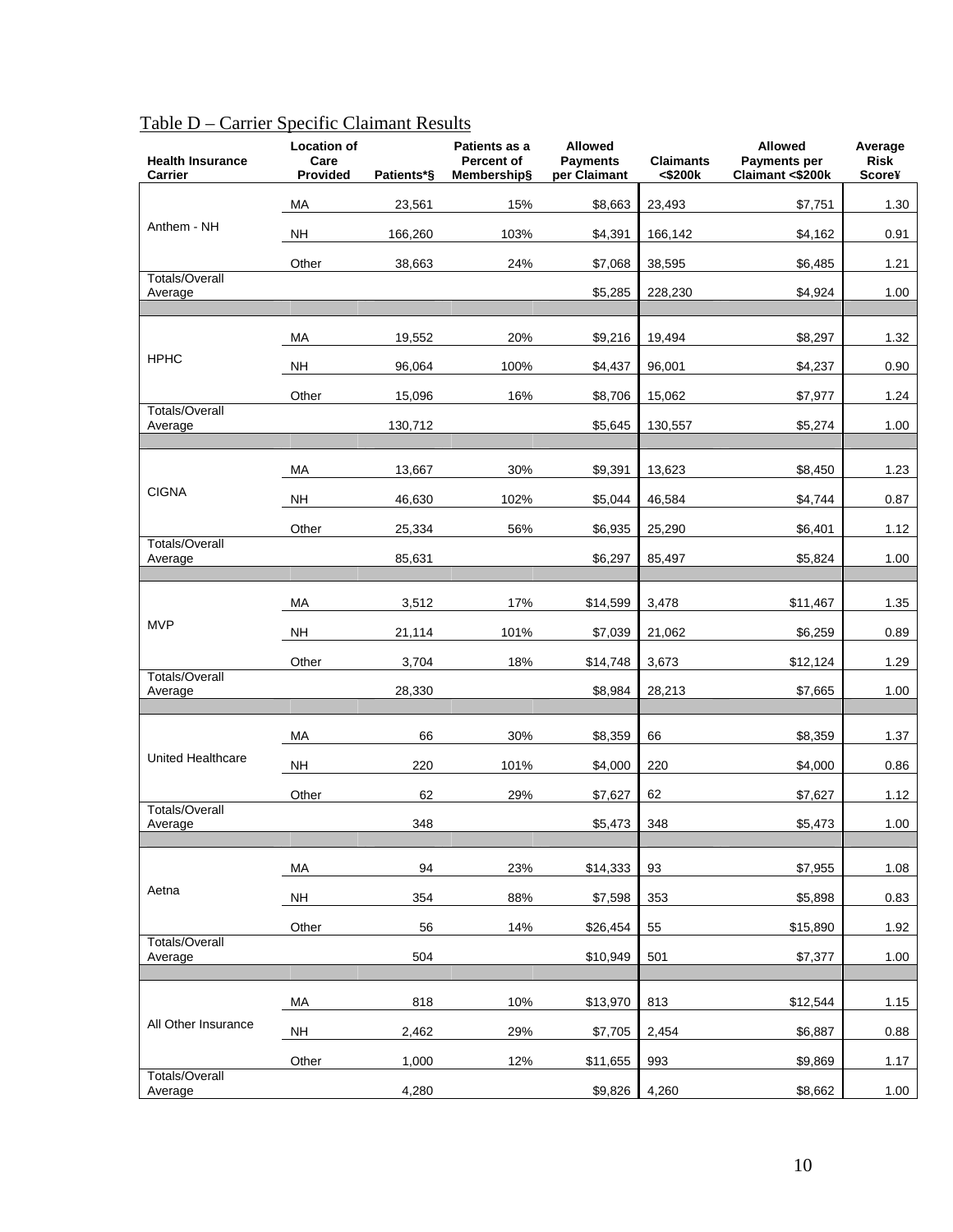\*The same patient may receive care from providers in multiple states and be counted under multiple rows.

**§**Distinct patients may be insured for only part of the year, while the average membership reflects the average number of members insured for the whole year. For this reason, the number of patients may exceed the average number of members insured.

**¥**The risk score in this study can only be used to compare the relative resource needs for populations specific to a carrier across state categories, it cannot be used to compare one carrier's population to another.

#### Table D Observations:

- The cost per claimant receiving care outside of NH is often double the amount per claimant when care is received exclusively within NH
- For the majority of carriers, the average cost per claimant is highest when the patient receives care in MA. Likewise, the cost per claimant is higher than the NH rates when care is received outside of NH or MA.
- The relative ranking of the population risk score is consistent with the ranking of the average cost per claimant.
	- o The difference between risk scores within carrier comparisons does not reflect the magnitude of the observed differences among per claimant costs.
- The average per claimant cost is the lowest for Anthem, with a few exceptions: Cigna – patients receiving care outside NH or MA (both with, and without outliers removed), and United HealthCare – MA claimants with outliers removed, and United Healthcare – NH exclusive claimants.
	- o The overall average cost per claimant is lowest for Anthem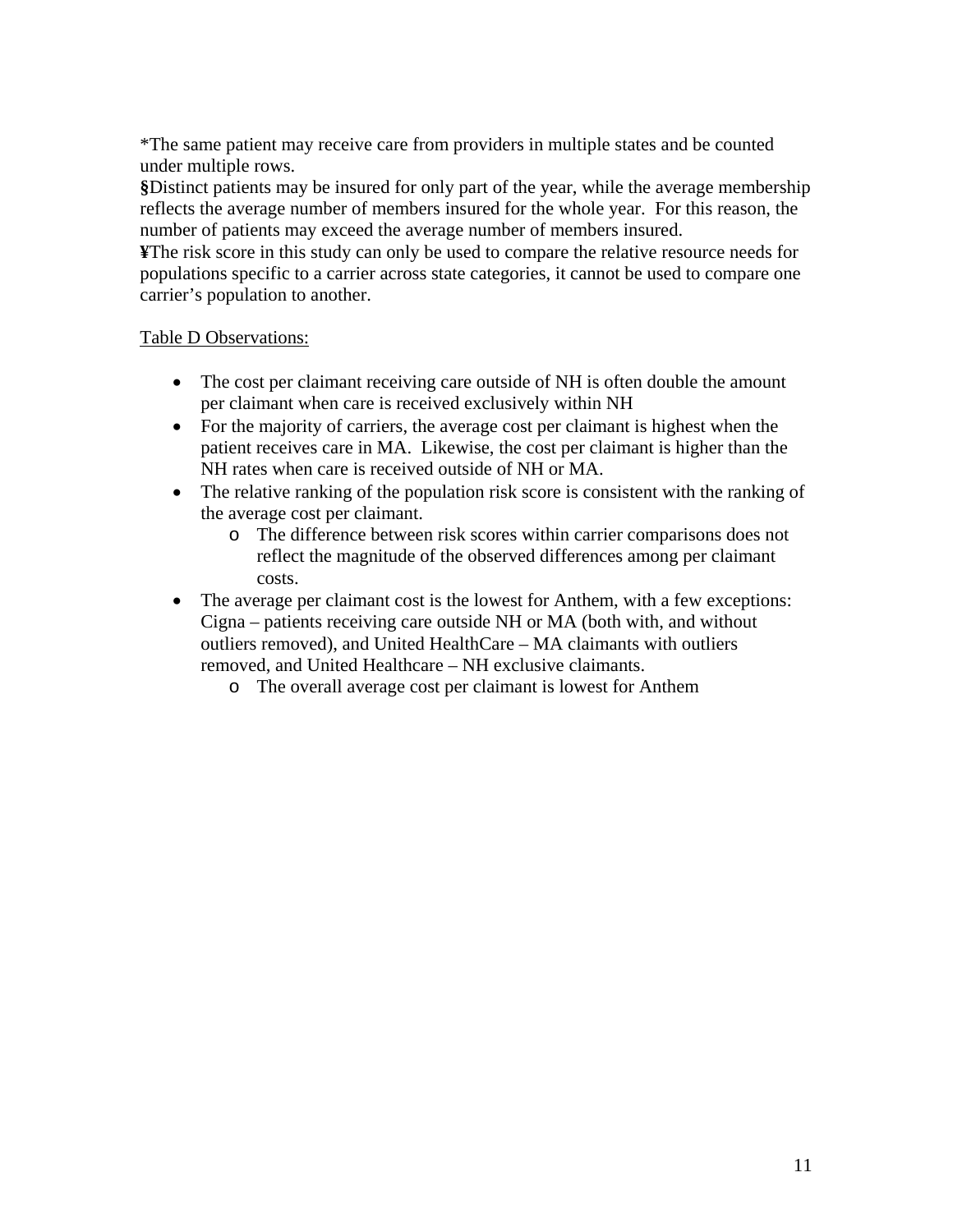#### Table E – Medical Claim Discount Rates

|                          |                  |                       |                 |                  |                  | Other            |
|--------------------------|------------------|-----------------------|-----------------|------------------|------------------|------------------|
| <b>Health Insurance</b>  | <b>Insurance</b> |                       | Overall         | <b>NH</b>        | МA               | <b>State</b>     |
| Company                  | Type             | <b>Total Payments</b> | <b>Discount</b> | <b>Providers</b> | <b>Providers</b> | <b>Providers</b> |
| Anthem - NH              |                  | \$337,111,110         | 40%             | 40%              | 39%              | 40%              |
| Harvard Pilgrim HC       | HMO              | \$233,336,373         | 43%             | 42%              | 48%              | 30%              |
| <b>MVP</b>               |                  | \$447,875             | 36%             | 37%              | 17%              | 28%              |
| Aetna                    |                  | \$2,329,473           | 29%             | 27%              | 42%              | 29%              |
|                          |                  |                       |                 |                  |                  |                  |
| Anthem - NH              |                  | \$45,217,122          | 40%             | 40%              | 38%              | 37%              |
| <b>CIGNA</b>             |                  | \$20,819,125          | 27%             | 27%              | 29%              | 27%              |
| Harvard Pilgrim HC       | <b>POS</b>       | \$11,468,781          | 38%             | 37%              | 48%              | 31%              |
| <b>United Healthcare</b> |                  |                       |                 |                  |                  |                  |
| <b>Insurance Company</b> |                  | \$768,784             | 39%             | 39%              | 35%              | 56%              |
| All Other Insurance      |                  | \$2,972,999           | 34%             | 27%              | 49%              | 45%              |
|                          |                  |                       |                 |                  |                  |                  |
| Anthem - NH              |                  | \$212,331,855         | 36%             | 33%              | 44%              | 47%              |
| <b>CIGNA</b>             |                  | \$144,751,721         | 34%             | 34%              | 34%              | 36%              |
| Harvard Pilgrim HC       | <b>PPO</b>       | \$93,844,300          | 33%             | 31%              | 50%              | 27%              |
| <b>MVP</b>               |                  | \$135,365,175         | 32%             | 31%              | 39%              | 32%              |
| All Other Insurance      |                  | \$10,379,732          | 25%             | 24%              | 26%              | 31%              |
|                          |                  |                       |                 |                  |                  |                  |
| Anthem - NH              | Indemnity        | \$2,647,582           | 26%             | 22%              | 31%              | 41%              |
| All Other Insurance      |                  | \$2,599,387           | 20%             | 14%              | 26%              | 26%              |

Note: Cigna HMO data are not included due to a potential data integrity issue that is currently being investigated.

Table E Observations:

- Comparable MA discounts exceed NH discounts in almost seventy percent of the categories.
- Comparable Other State discounts exceed NH discounts in fifty percent of the categories.
- Anthem-NH has slightly steeper discounts in NH for HMO and POS product lines, but substantially better discounts out of state with PPO and Indemnity products.
- HPHC has discounts in MA are equal to or better than those in NH. This is not the case for HPHC when NH discounts are compared to discounts in Other States.
- Cigna has fairly comparable discounts regardless of the provider location.
- In most cases, the other smaller insurers have the weakest discounts in NH.